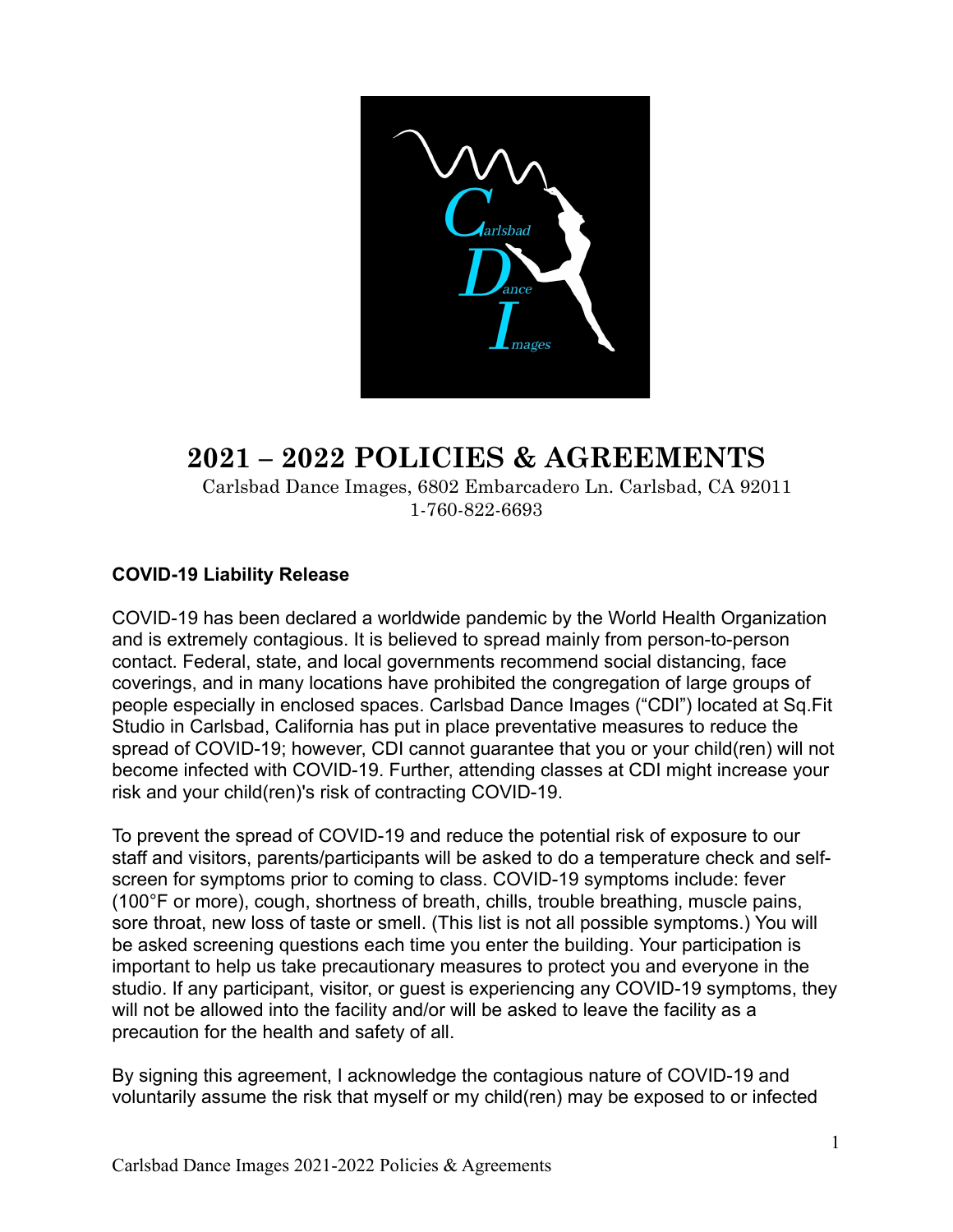by COVID-19 by attending CDI classes and that such exposure or infection may result in personal injury, illness, permanent disability, and death. I understand that the risk of becoming exposed to or infected by COVID-19 at CDI may result from the actions, omissions, or negligence of myself and others, including, but not limited to, CDI employees, volunteers, and program participants and their families.

I voluntarily agree to assume all of the forgoing risks and accept sole responsibility for any injury to my child(ren) or myself (including, but not limited to, personal injury, disability, and death), illness, damage, loss, claim, liability, or expense, of any kind, that I or my child(ren) many experience or incur in connection with attendance at CDI or participation in the CDI programs (claims). On my behalf, and on behalf of my children, I hereby release, covenant not to sue, discharge, and hold harmless CDI/Sq.Fit Studio, its employees, agents, and representatives, of and from the claims, including all liabilities, actions, damages, costs or expenses of any kind arising out of or relating thereto. I understand and agree that this release includes any claims based on the actions, omissions, or negligence of CDI, its employees, agents, and representatives, whether a COVID-19 infection occurs before, during, or after participation in any CDI program(s).

### **Release of Liability**

Although the students will be supervised by staff, I am aware and fully understand that there are risks and dangers associated with participation in dance classes, which may include tumbling and break dancing on hard surfaces, and varied movements of the different dance disciplines. I acknowledge that I will not seek to have Carlsbad Dance Images ("CDI") or Sq.Fit Studio or its staff held liable in the event that any accident, injury, loss of property or any other circumstance or incident occurs during or as a result of my or my child(ren)'s participation in this program. This release of liability includes accident, injury, loss, or damages to the student, as well as, to other individuals or property which may result from the student's participation in this program. I hereby release and agree to hold harmless, CDI & Sq.Fit Studio, its officials, agents and employees, from any claims arising out of my or my child(ren)'s participation in this program. I have read and understand and accept all of the statements above and accept full responsibility as described. I also acknowledge that students will be physically touched from time to time during their dance training and instruction and I will not hold CDI liable for such physical touching. There may be other risks not known to us or are not foreseeable at this time. I accept and assume all such risks and responsibilities for the lessees and/or damages following such injury and/or disability however caused or alleged to be caused in whole or in part by the negligence of CDI, its instructors, independent contractors, hosts, other participants/students, sponsors, advertisers, owners, officers and lessees of the premises used to conduct the event or activity and each of them, their officers, directors, agents and employees. I agree that this consent and assumption of risk statement covers each and every event or activity sponsored by Carlsbad Dance Images.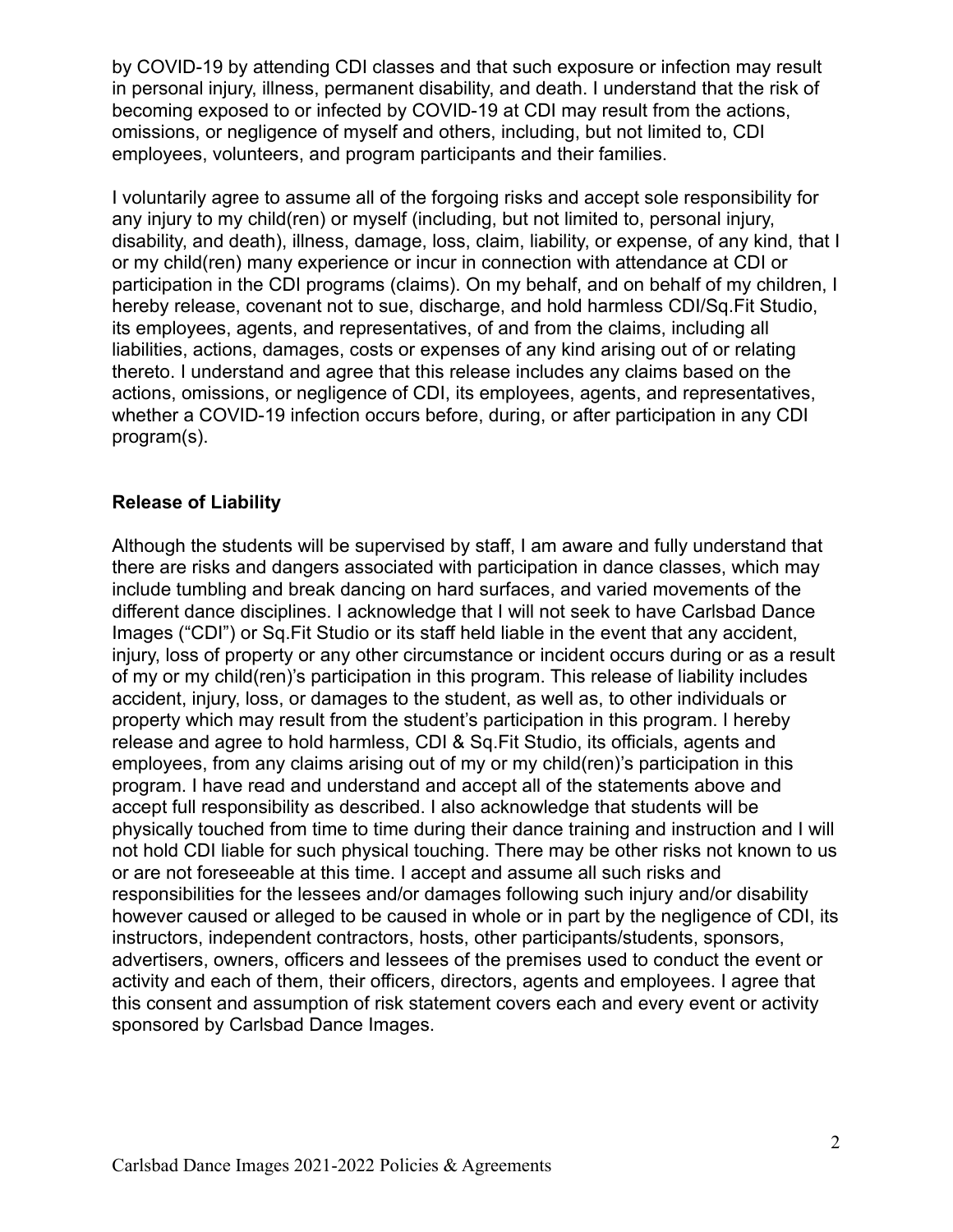## **Medical Emergency Policy**

In cases of emergency, Carlsbad Dance Images is authorized to arrange for medical services for the student and I consent to appropriate medical and surgical service recommended by licensed medical professionals. I accept full responsibility for all costs of said medical care and any emergency treatments. Carlsbad Dance Images will not be responsible for the cost of any medical care or emergency treatments. I hereby waive all claims whatsoever in connection with such medical treatments. I agree that Carlsbad Dance Images & Sq.Fit Studio will not be held liable and agree to hold CDI/Sq.Fit Studio harmless from any and all liabilities, losses, damages or expenses related to the student's participation in any activities at CDI/Sq.Fit Studio.

### **Student Responsibilities**

Carlsbad Dance Images' students are expected to exhibit respectful behavior toward instructors, staff and each other. Bullying, inappropriate language, exclusionary behavior, or disrespect towards peers or staff will not be tolerated. Students must obey all safety rules. Students who disrupt class will be asked to sit out of class. ELECTRONICS: Cell phone use is not permitted during class. Phones are to remain in backpacks or with belonging. ATTENDANCE is crucial; each missed classed is missed material, information and necessary practice. ABSENCES – we understand that everyone gets sick and has important occasions that will cause students to miss class once in a while. We ask that you give us as much notice as possible.

#### **Dress Code**

Ballet: Age 3-5 YRS: Pink leotard, pink or white tights, pink leather or canvas ballet shoes. Age 6 and up: Black leotard, pink tights, pink ballet shoes. Hair should be away from the face and secured in a bun. Boys can wear a white tank and black shorts and white or black shoes. Tap, Jazz, Lyrical, Hip Hop: Leotard and fitted dance shorts or leggings with hair secured away from the face and class specific dance shoes required. No dangling jewelry or chewing gum is allowed. No jeans. Tennis shoes are allowed for hip-hop only**.**

## **Parent Responsibility**

It is the responsibility of Carlsbad Dance Images to notify all students of any schedule change. It is the responsibility of the student/parent to notify Carlsbad Dance Images of any illness, vacation, financial problems, change in schedule or any other factors interfering with the established and hereby agreed upon CDI policies. We ask that each parent check their email regularly. Please also note that each student must be covered by their own family insurance policy. If an injury occurs, it is understood that the student's own policy is your only source of reimbursement.